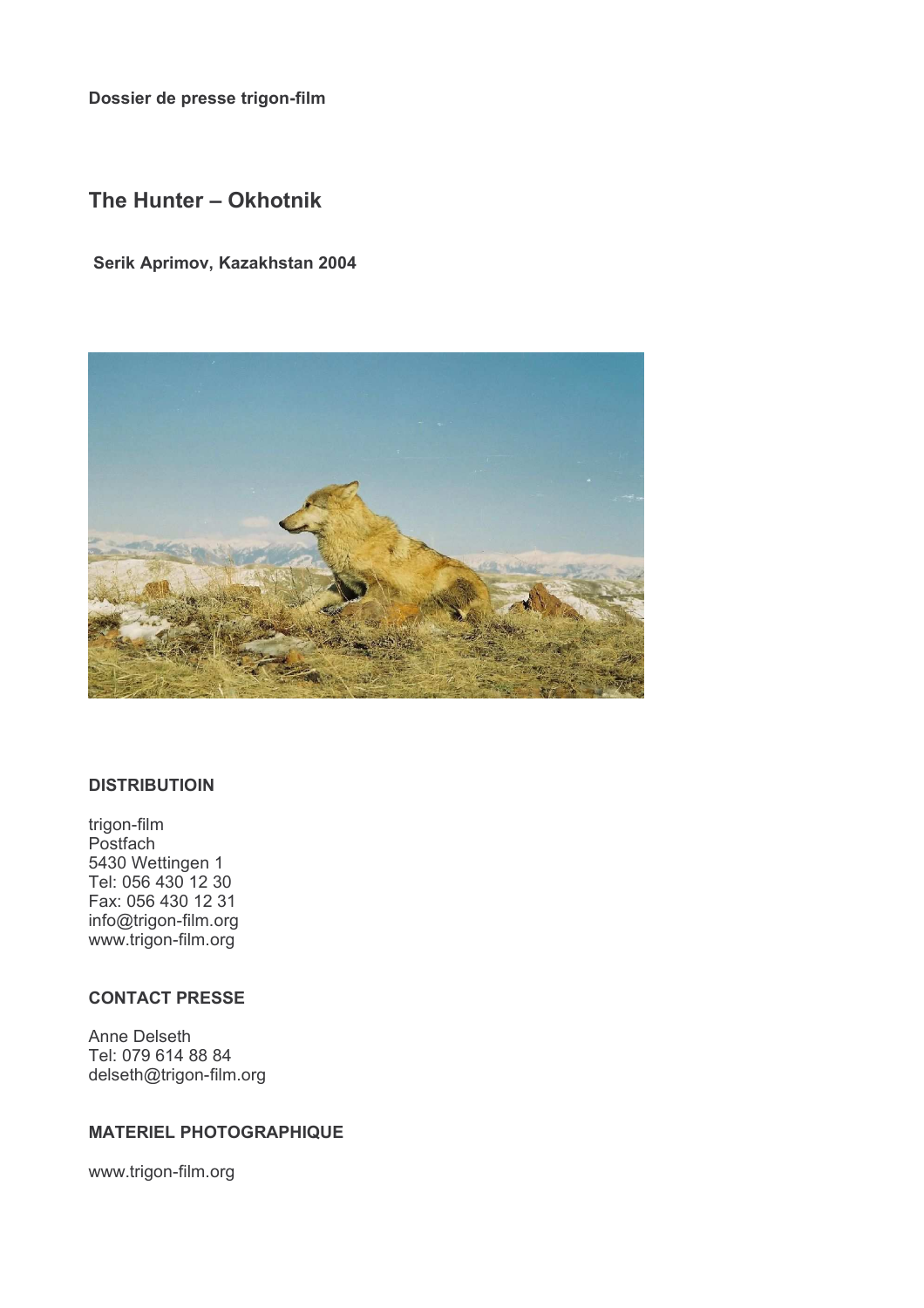## **FICHE TECHNIQUE**

| Réalisation et scénario: | Serik Aprimov                         |
|--------------------------|---------------------------------------|
| Image:                   | <b>Hasan Kiriraliew</b>               |
| Montage:                 | Dina Bergusurowa,                     |
|                          | Tatiana Sohurukova                    |
| Son:                     | Leonid Akhmadeev                      |
| Musique:                 | <b>Kazbek Spanow</b>                  |
| Production:              | East Cinema, Abderrahmane Sissako,    |
|                          | Gulmira Aprymova, Duo Films           |
| Productrices:            | Gulmira Aprymova, Makoto Ueda         |
| Durée / Format:          | 90 Minutes / 35mm / Couleurs / 1:1,66 |
| Langues:                 | Kazakhe/f/d                           |

## **FICHE ARTISTIQUE**

Dokhdurbek Kydyraliyev Gulnazid Omarova Alibek Zhuasbaev Ihtimbaev Nurzhuma Zhambota Iskakov

# **FESTIVALS**

**Grand Prix Festival Milano** NETPAC Award, Locarno 2004 C.I.C.A.E.-Preis, Locarno 2004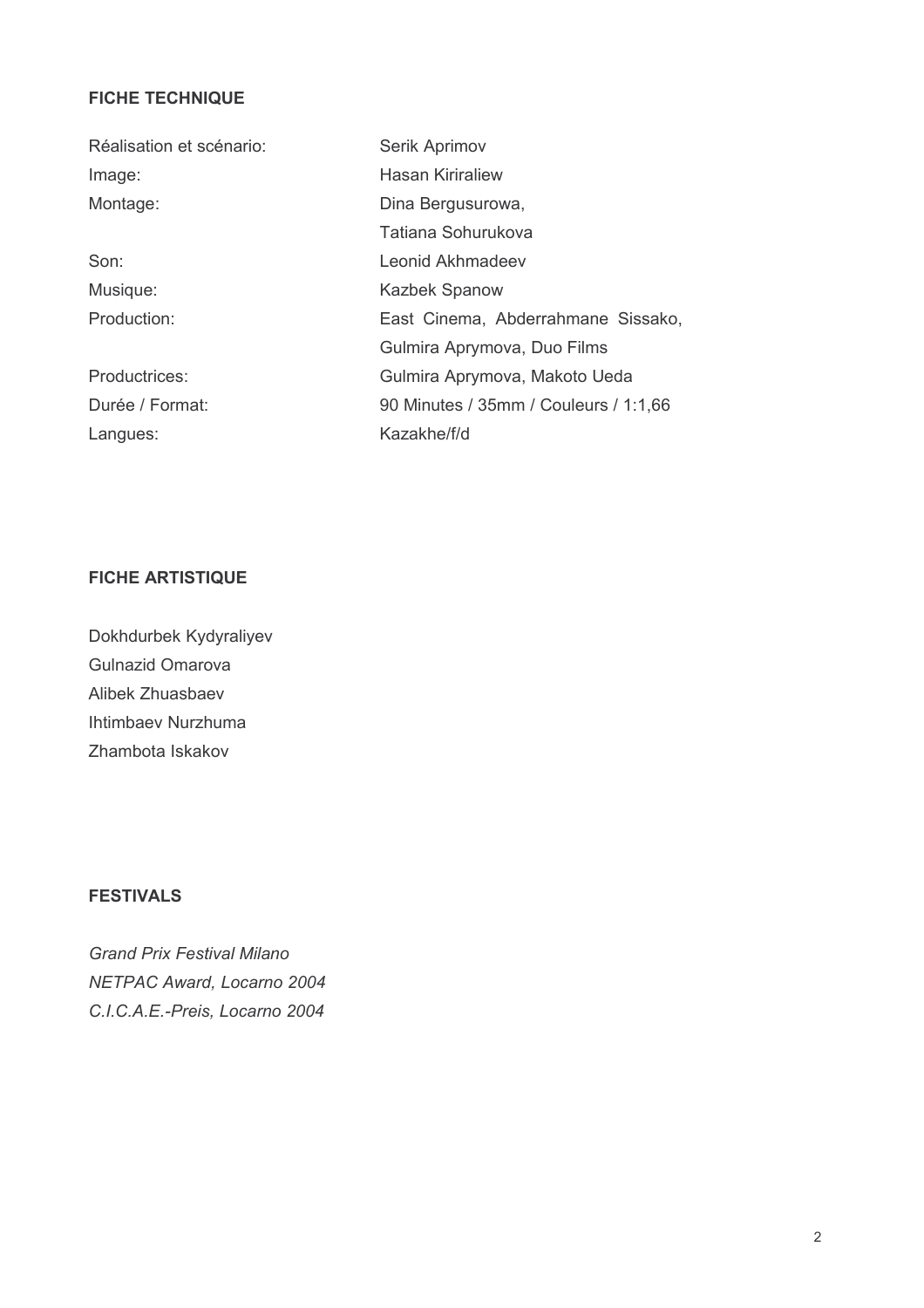### **SYNOPSIS**

Dans un village isolé dans les montagnes du Kazakhstan. Erken, un garcon de douze ans, vit avec sa mère, belle femme célibataire offrant volontiers ses faveurs. Taciturne et renfrogné, l'enfant est considéré comme «froid», dénué de sentiments, comme un «enfant-loup». Une nuit, alors que sa mère reçoit la visite d'un chasseur, Erken lui vole son cheval et sa carabine pour mettre à sac un magasin. Recherché par la police, il est retrouvé par le chasseur qui le place devant un choix: aller en prison ou partir vivre avec lui dans la montagne. Le chasseur va alors essaver de transmettre à l'enfant son goût et sa compréhension de la vie, de lui insuffler un peu de «chaleur», un nouveau souffle vital, en l'éveillant aux beautés de la nature et des femmes, ainsi qu'à l'amitié et à la mort. Par une initiation qui comprend la chasse au loup, les relations humaines et plus généralement l'appréhension de la nature, il lui fait découvrir un monde de correspondances où l'homme n'est plus seul, mais lié de manière indissoluble à ses semblables, aux animaux, aux paysages. Avec cette chaleur nouvellement gagnée, Erken va pouvoir lui-même réchauffer sa mère, égarée dans la forêt enneigée, et la ramener à la vie.

Un magnifique récit d'initiation dans lequel les chevaux et la quimbarde posent le rythme, les loups le suspense et les montagnes la contemplation.

## **PROPOS DU RÉALISATEUR**

«Dans ce film, j'ai voulu combiner des éléments mythologiques et un mode de narration réaliste, afin d'exprimer la complexité et les contradictions de deux mondes: celui des hommes et celui, plus harmonieux, des bêtes sauvages. J'y utilise des symboles poétiques et burlesques, puisque les notions de bien et de mal ne sont pas universelles. J'ai voulu permettre aux spectateurs d'entendre en même temps le cri désespéré d'un être humain et le silence neutre de la nature. Ici, le chasseur représente la condition humaine: plus précisément, il se trouve à la frontière séparant la société humaine et le règne animal. Par conséquent, initié par lui, l'enfant acquiert une expérience impossible dans le monde moderne. A la fin, les deux mondes se rejoindront toutefois »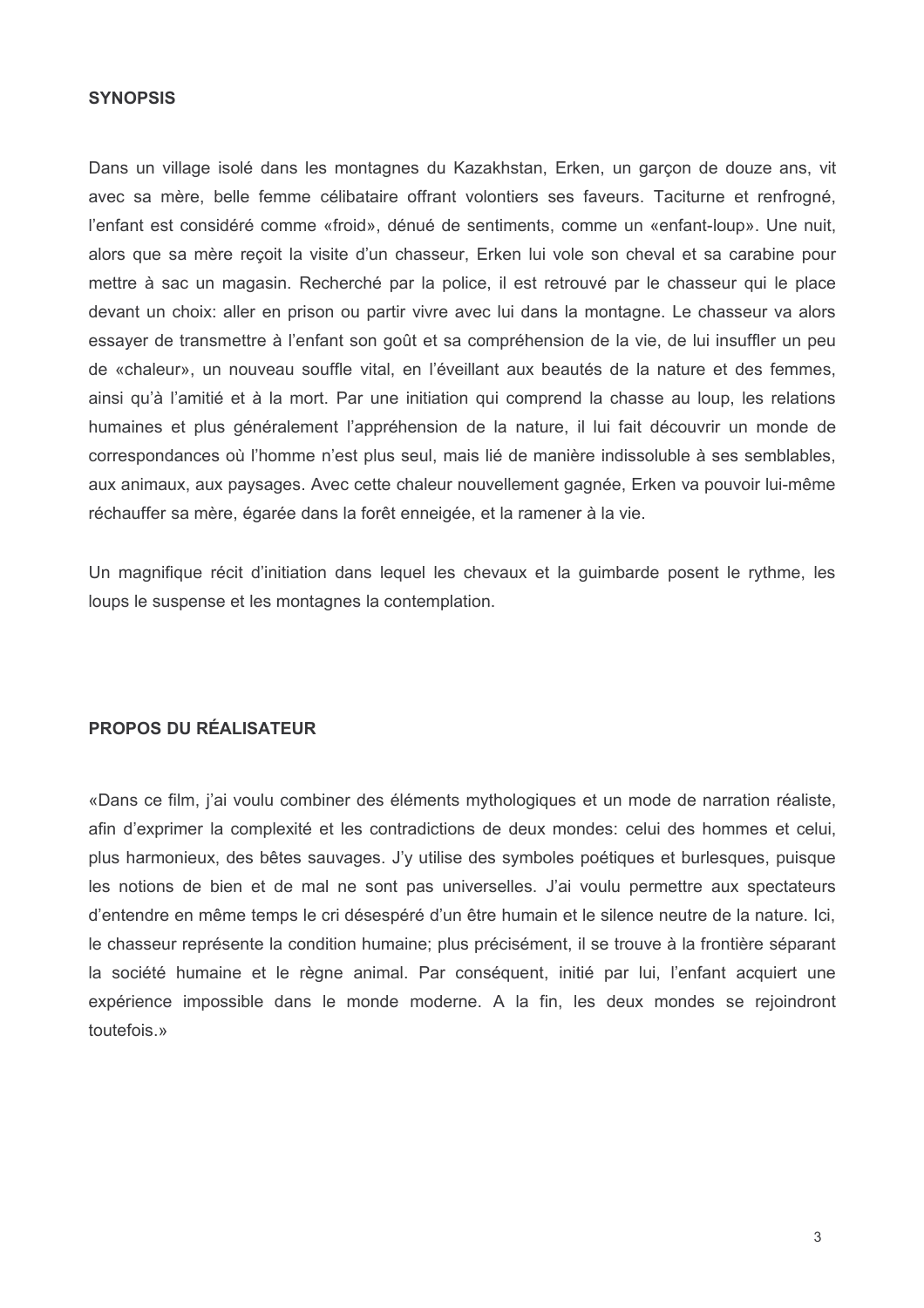## **BIOGRAPHIE DU RÉALISATEUR**

Aprimov est né en 1960 dans le village d'Aul Aksuat, dans la région de Semipalatinsk au Kazakhstan oriental. Il fait des études dans un collège technique de 1975 à 1979. Après son service militaire, il découvre le monde du cinéma en tant que chauffeur pour un film kazakhe. Il commence, en 1984, à étudier la mise en scène au VGIK de Moscou. Il sort diplômé du cours supérieur de Serqueï Soloviov en 1989.

## **FILMOGRAPHIE**

### Court métrages

1986 Two Men on a Motorcycle 1988 The Hypnotist

Longs métrages

1989 The Last Stop 1993 A Dream in a Dream 1998 Aksuat 2000 Three Brothers 2004 The Hunter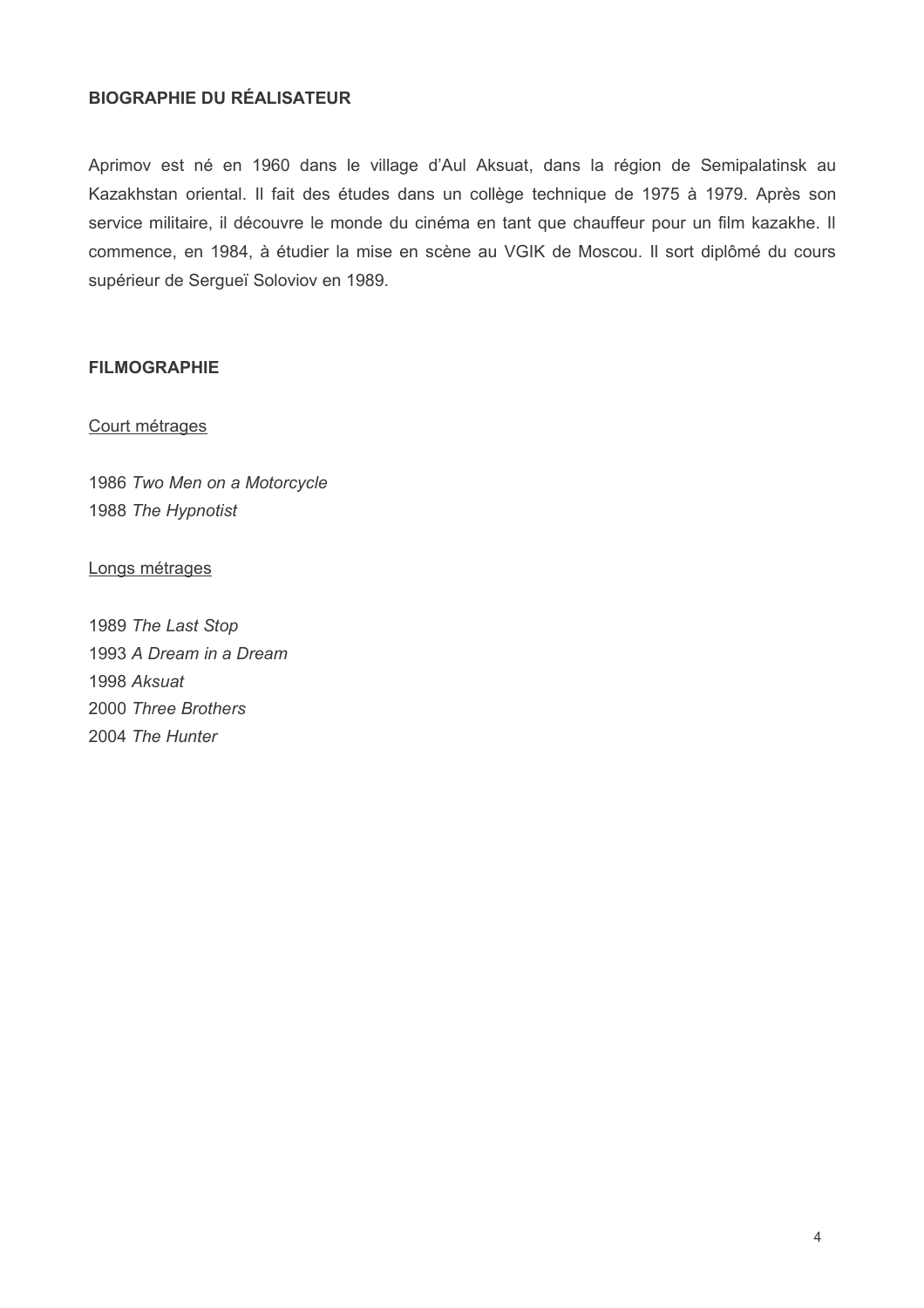### Dans les steppes de l'Asie centrale

(Article sur le cinéma au Kazakhstan tiré du magazine trigon-film N° 2)

Que connaît-on du cinéma d'Asie centrale? Très peu de chose. Et pourtant, les anciennes républiques du sud-est de l'Union soviétique réussissent, malgré la crise, à maintenir une production cinématographique régulière. Parmi elles, le Kazakhstan a, semble-t-il mieux que d'autres, su résister aux turbulences politiques et économiques des dernières décennies. L'une des raisons de cette vitalité doit sans doute être recherchée dans les solides infrastructures créées dans le pays dès les années 1920 sous l'impulsion du pouvoir soviétique, qui y voyait alors un vecteur efficace de propagande. A cette époque, les réalisateurs, techniciens et acteurs étaient russes, ou du moins formés à Moscou, et leur propos était de propager les nouvelles valeurs du socialisme.

La grande chance du cinéma kazakh date cependant de la Seconde Guerre mondiale, car c'est alors que Staline donne l'ordre d'évacuer les studios de cinéma de Moscou et Leningrad en Asie Centrale et en particulier à Almaty, alors capitale du Kazakhstan. Entre 1941 et 1944, le Studio du Cinéma Central Uni (TSOKS) va produire 80% des films d'URSS c'est par exemple là qu'Eisenstein tournera la première partie d'Ivan le Terrible.

Après le rapatriement de ce qui avait constitué pour les jeunes réalisateurs kazakhs une véritable école cinématographique, une partie du matériel reste sur place et Almaty voit naître plusieurs studios de films documentaires. Les années 1960 sont caractérisées par l'émergence d'un cinéma d'auteur très dynamique, à côté de superproductions idéologiques commandées par Moscou.

Dès les années 1970/80, on voit apparaître des thèmes liés aux problèmes rencontrés par le Kazakhstan: les questions sociales, la confrontation entre la pauvreté du monde rural et la ville, tout autant inhospitalière, la perte des racines culturelles ou des traditions millénaires.

#### La Nouvelle Vague

Cette tendance va aller en s'accentuant. Au début des années 1980 naît l'idée de former à l'Institut du cinéma de Moscou, le VGIK, un groupe spécial de réalisateurs originaires du Kazakhstan. A un moment de grande mutation politique se constitue ainsi le noyau dur de ce qu'on appellera la Nouvelle Vague kazakh (par affinité avec la Nouvelle Vague française), avec notamment Serik Aprymov (*Terminus, Aksuat, Trois* frères) et Darejan Omirbaev (*Tueur à gages, La route*), mais aussi des auteurs moins connus car plus rarement distribués en Europe occidentale, comme Ermek Shinarbaev, Abaï Karpykov ou Amir Karakoulov. Jusqu'en 1989, l'industrie du cinéma toute entière dépend d'un organisme gouvernemental unique. Elle devient indépendante en 1991 et l'essentiel des moyens sont regroupés dans la société «Kazakhkontsern», à laquelle appartiennent les studios de Kazakhfilm. Parallèlement, une vingtaine de studios indépendants font leur apparition.

### Des conditions difficiles

Quelque vingt-cinq ans plus tard, le bilan est mitigé. Les conditions de travail sont difficiles et de moins en moins de films voient le jour. Il n'y a pas de cadre législatif facilitant la production privée, les équipements des studios sont vétustes, les réseaux de distribution quasi-inexistants, les salles de cinéma vieillottes et le public se paupérise. Les cinéastes ont également perdu de leur prestige et parallèlement, les films américains remontent en haut de l'affiche. La plupart des subventions locales sont accaparées par des réalisateurs perpétuant la tradition du film historico-idéologique pour le compte d'un pouvoir soucieux de créer des «racines» à la nouvelle nation. Seules les coproductions (françaises ou japonaises) fournissent la possibilité de poursuivre un travail de qualité.

Géographiquement, le Kazakhstan est celle des anciennes républiques soviétiques situées le plus à l'Est, aux frontières de la Chine et de la Mongolie, une région du monde située à l'intersection de l'Orient et le l'Occident. Ses habitants nomades ont toujours dû s'adapter à des influences culturelles diverses. Par ailleurs, le Kazakhstan n'est ni un pays riche, ni un pays sous-développé. Son sous-sol est riche, mais les structures d'exploitation, souvent héritées du communisme, n'y fonctionnent pas toujours au mieux et la population vit dans une pauvreté indéniable.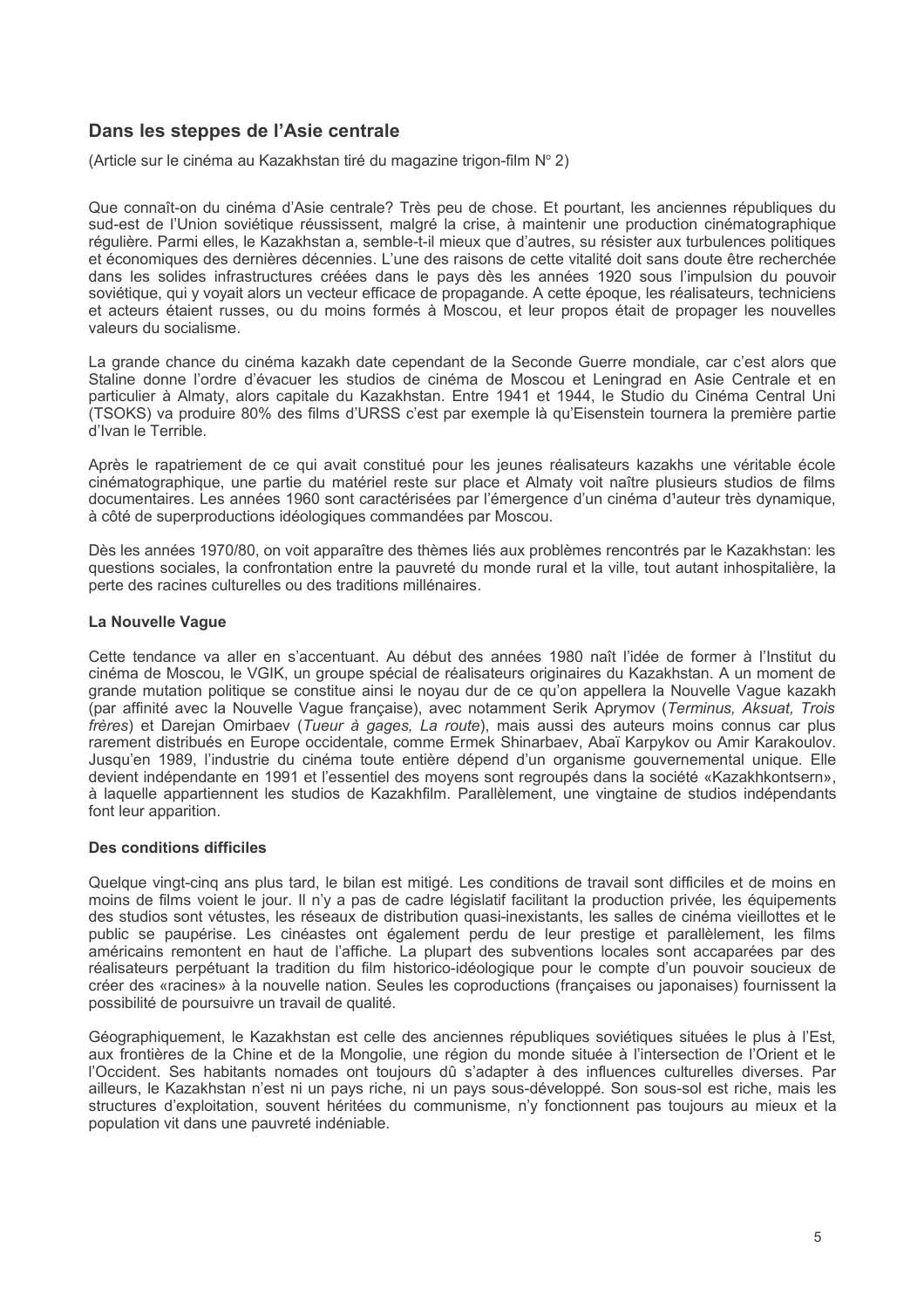#### Humour et réalisme

Dans le cinéma kazakh, on retrouve cette capacité d'adaptation, qui parvient malgré tout à se développer sur fond de crise et de dénuement. Sous-tendus par une excellente connaissance du cinéma européen et de ses techniques, les films kazakhs «parlent» par conséquent au spectateur occidental, tout en conservant des aspects mystérieux et parfois déroutants. Si la nouvelle génération d'auteurs dépeint volontiers la réalité de manière quasi documentaire, elle entend toutefois se distancier du néo-réalisme socialiste et l'imaginaire n'est jamais loin. Avec humour et ironie, les auteurs les plus audacieux abordent des thèmes difficiles comme l'état écologique du pays, l'occultation des langues et traditions nationales, et ceci malgré les tabous qui subsistent.

Au final, des œuvres passionnantes, malheureusement souvent cantonnées dans les festivals et les rétrospectives.

### Entre humain et animal

Faisant alterner moments d'action, scènes humoristiques et séquences contemplatives teintées d'allégorie et de symbolisme, Serik Aprymov trouve un juste équilibre entre le légendaire, l'épique et une forme de réalisme social qui donne la parole aux marginaux – «enfant-loup», chasseur, shaman, femme légère des êtres qui, consciemment ou non, sont restés à l'écoute du corps, de la Terre et de ses mystères. Par de longs plans larges, le réalisateur rend sensible l'harmonie, l'hostilité, la férocité ou simplement l'indifférence de la nature. «Dans ce film, j'ai voulu combiner des éléments mythologiques et un mode de narration réaliste, afin d'exprimer la complexité et les contradictions de deux mondes: celui des hommes et celui, plus harmonieux, des bêtes sauvages», explique Serik Aprymov. «J'y utilise des symboles poétiques et burlesques, puisque les notions de bien et de mal ne sont pas universelles. J'ai voulu permettre aux spectateurs d'entendre en même temps le cri désespéré d'un être humain et le silence neutre de la nature. Ici, le chasseur représente la condition humaine; plus précisément, il se trouve à la frontière séparant la société humaine et le règne animal. Par conséquent, initié par lui, l'enfant acquiert une expérience impossible dans le monde moderne. A la fin, les deux mondes se rejoindront toutefois.»

Lauréat des prix CICAE/ARTE et NETPAC au Festival de Locarno 2004, The Hunter est un superbe film d'initiation qui enchante et intrigue à la fois.

Anne Claudel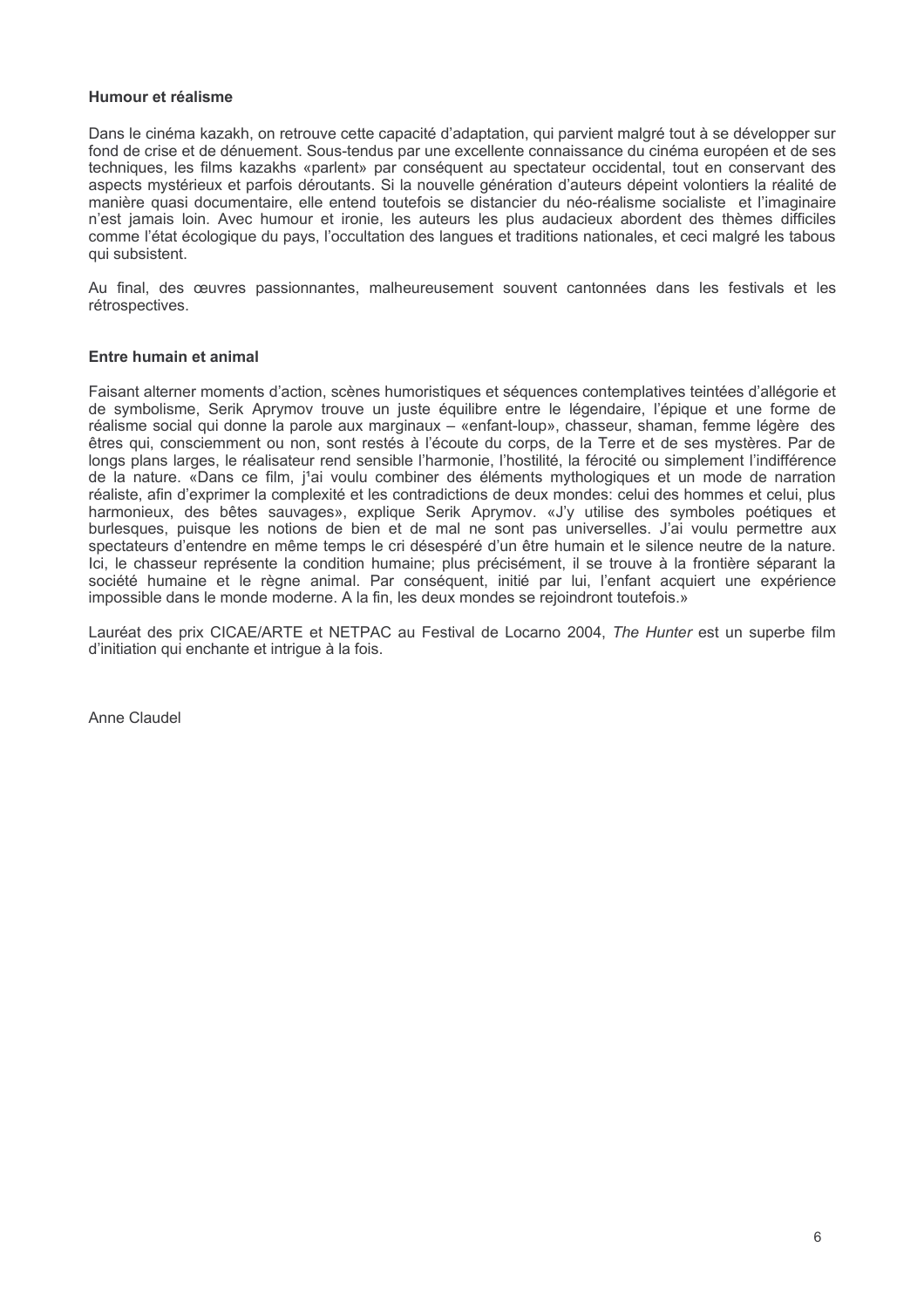### POUR EN SAVOIR PLUS



République du Kazakhstan

Superficie : 2 717 000 km<sup>2</sup>

Population: 15 417 000 habitants

Densité: 5,8 h/km<sup>2</sup>

Capitale: Astana depuis 2001

Régime : République unitaire, régime présidentiel depuis 1991

Monnaie : tenqué

Langues : kazakh (langue officielle) et russe (langue la plus parlée), allemand, ukrainien, coréen.

Religion: chrétiens orthodoxes (47%), musulmans (44%), protestants (2%) PIB/Habitant (PPA): 3000 \$

Le Kazakhstan a des frontières communes avec la Russie, la Chine, le Kirghizistan, le Turkménistan et l'Ouzbékistan. Il est indépendant depuis 1990, sa population est composée en majorité de Russes (41%) et de Kazakhs (36%), avec des minorités ukrainienne (6%), allemande (3,6%) et tatare (2%). La plus grande superficie du territoire est constituée de steppes traversées par des grands fleuves - l'Oural, le Syr Daria, l'Irtych, l'Ili, L'Ishim. Ces steppes se poursuivent au nord vers la Sibérie, encadrées à l'ouest par le bassin de la Volga, la mer Caspienne, au sud par le plateau d'Oust Ourt, la mer d'Aral, un portion du fleuve Syr Daria et la chaîne de montagnes du Tien Chian, à l'est par celles de l'Alataour dioungar de Tarbagataï et les contreforts de l'Altaï.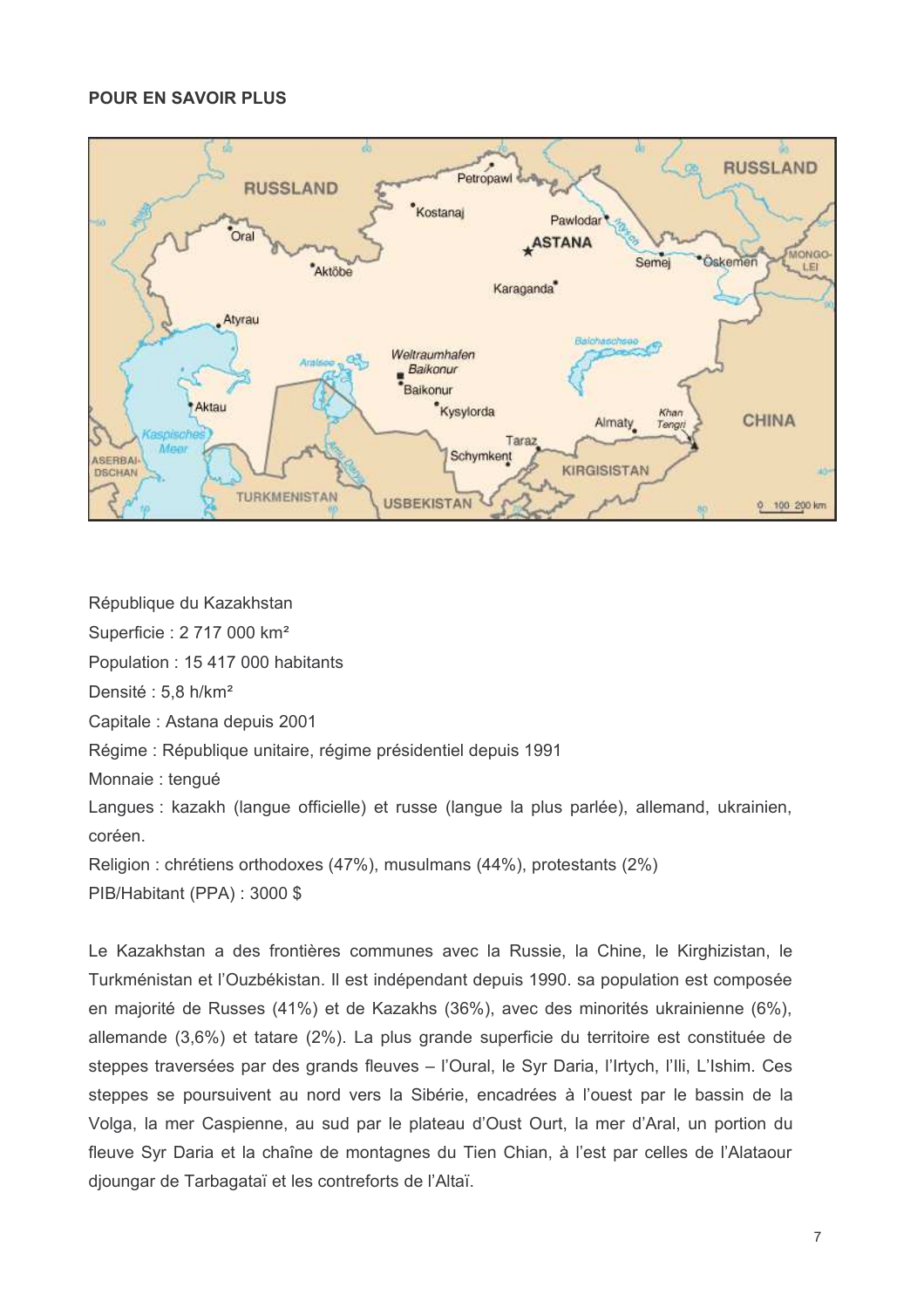Jusqu'au début du 20è siècle, les steppes ont été traversées par une population nomade turco-mongole structurée en tribus. L'arrivée de colons depuis le 18è siècle (cosaque et paysans russes, ukrainiens ou allemands), la sédentarisation forcée, l'industrialisation, la collectivisation soviétique, la famine ont profondément modifié la population de ces terres. L'élevage traditionnel a été concurrencé depuis e début du 20è siècle par des cultures intensives de céréales, la monoculture du coton et le développement industriel, l'exploitation des ressources minières, pétrolières auquel s'ajoutent des activités industrielles civiles et militaires à très hauts risques.

Pour plus de détails : www.eurasianet.org ou www.president.kz